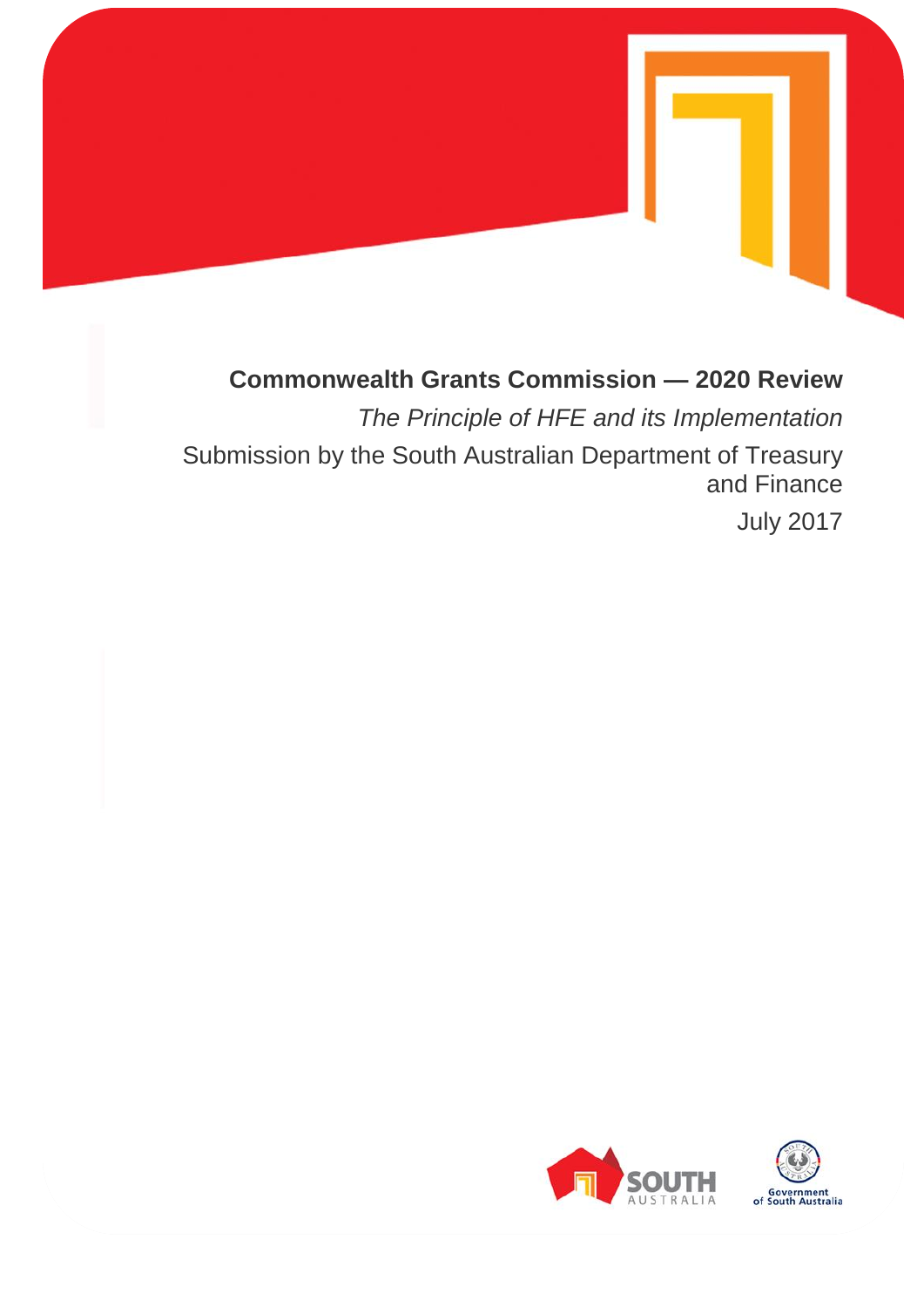# **INTRODUCTION**

South Australia strongly supports the continuation of full horizontal fiscal equalisation (HFE), a principle that seeks to ensure that all Australians, regardless of what state or territory (state) they live in can have access to services and infrastructure of the same standard. This principle is a fundamental strength of the Australian Federation and on this basis, South Australia is strongly opposed to any proposals that would fundamentally weaken HFE.

The principles and economic impacts of HFE are currently being reviewed by the Productivity Commission as part of the *Inquiry into Australia's System of Horizontal Fiscal Equalisation* (the Inquiry). This Inquiry is essentially revisiting issues previously considered in detail by the 2012 GST Distribution Review (the Greiner Review), the final report of which effectively endorsed the prevailing definition of HFE and associated assessment architecture. The principles of HFE were also considered by the Commission in the 2015 Review.

South Australia strongly supports the definition of HFE adopted in the 2010 and 2015 Reviews and believes that the current supporting principles are an appropriate guide to achieving HFE. We see no reason why HFE or the principles underpinning it need to again be investigated so soon after the Greiner and 2015 Reviews. Notwithstanding this, South Australia is actively participating in both the Productivity Commission Inquiry and the Commission's 2020 Review.

This submission responds to the issues raised in Commission Staff Discussion Paper CGC 2017-02-S – *The principle of HFE and its implementation* (the Discussion Paper). This submission also addresses relevant issues raised in the supporting Staff Research Papers on alternative approaches to GST distribution, state mining policies and contemporaneity.<sup>1</sup>

 $\overline{a}$ 

<sup>1</sup> Staff Research Papers CGC 2017-03-S – *Achieving HFE – Other approaches to distributing the GST*; CGC 2017-04-S – *State mining policies*; and CGC 2017-05-S – *Options for improving contemporaneity.*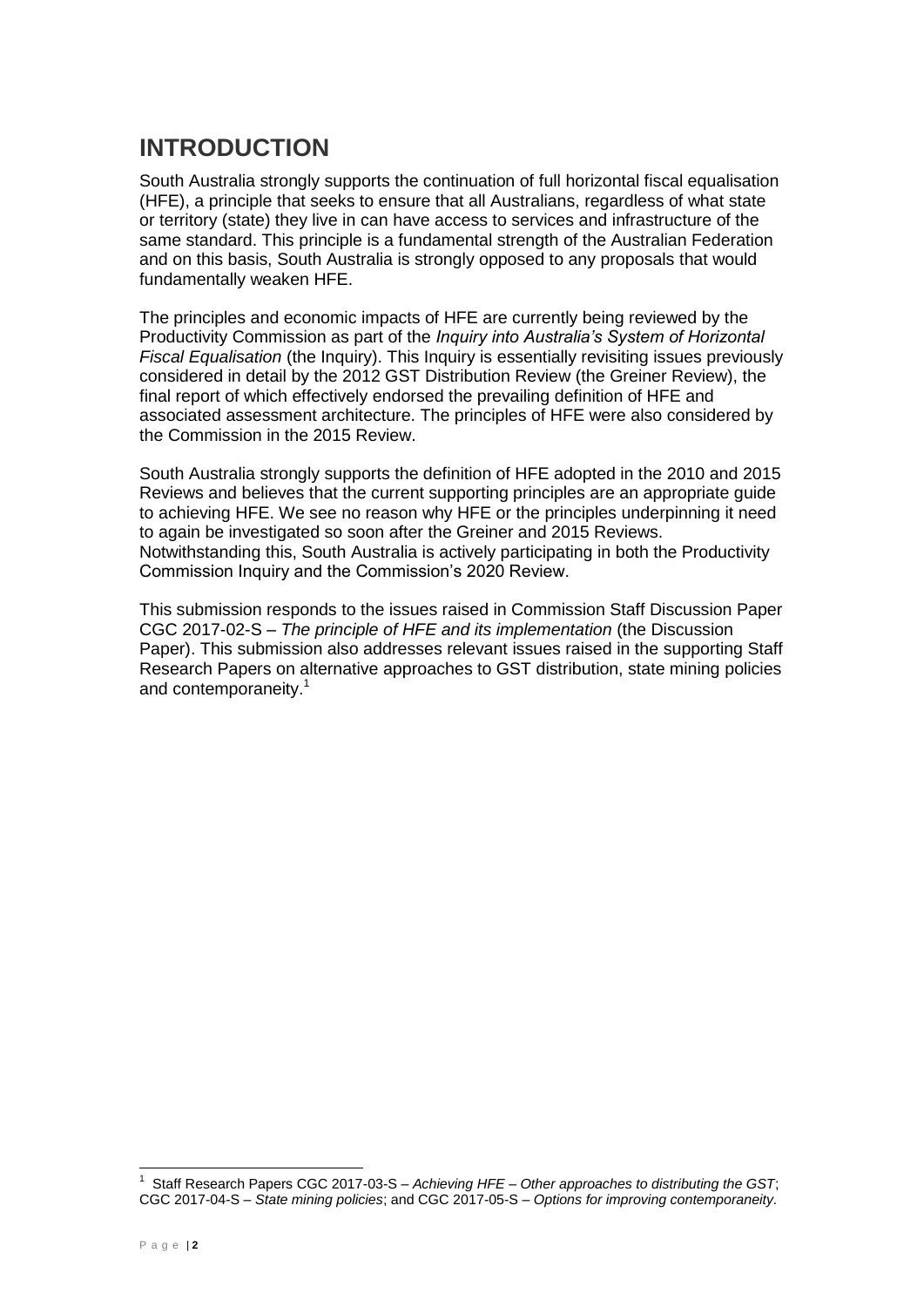# **OBJECTIVE AND DEFINITION OF HFE**

- *Do the IGA and the ToR require the Commission to distribute the GST in such a way as to achieve HFE as the sole objective?*
- *Is the aim of HFE to achieve equal fiscal capacities?*
	- If it is, then, how would different approaches to the achievement of HFE, such as *including other desirable policy goals, be implemented consistent with this? How would the definition need to be modified to support them?*
	- *If not, what should HFE be achieving and what changes to the definition would be required?*
- *Are changes to the definition necessary, or are State concerns more about the way HFE and its current definition is implemented?*

#### *Sole objective*

The Terms of Reference for the 2020 Review direct the Commission to take into account the *Intergovernmental Agreement on Federal Financial Relations* (the IGA), which provides the basis for the distribution of GST revenue in accordance with HFE.<sup>2</sup> There is no reference in the IGA to the distribution process seeking to achieve other objectives.

South Australia believes that the Terms of Reference make it clear that the Commission's sole objective has to be to recommend a distribution of GST based on HFE.

### *Aim of HFE*

The aim of HFE is first and foremost about equity and is fundamental to ensuring that all states have the capacity to deliver the same level of services and infrastructure. To achieve this equity objective, HFE must be focused on the equalisation of states' fiscal capacities (recognising the average revenue and expenditure policies of states). HFE is not about attempting to correct or respond to states' cyclical budgetary circumstances that incorporate revenue and expenditure policy choices.

It has been suggested that HFE can create disincentives for economic development, tax reform and service delivery efficiency. South Australia is not aware of any evidence that demonstrates that HFE has actually impeded any development or reform process.

The Greiner Review noted (Page 135, Final Report):

*"…the Panel has formed the view that the current system can and does create perverse incentives in theory, but there is little evidence of those incentives having any effect in the real world. In particular, there is no evidence that HFE acts as a material disincentive to State tax reform.*

*While there may be some merit in addressing perverse incentives on principle alone, after exploring the alternatives, the Panel has concluded that they cannot be meaningfully reduced without significant reductions in equalisation outcomes. As there is little evidence of real world efficiency loss, the Panel is not convinced that this would be a worthwhile trade-off."*

 $\overline{a}$ 

<sup>2</sup> Clause 26 of the IGA FFR states: *"The Commonwealth will distribute GST payments among the states and territories in accordance with the principle of horizontal fiscal equalisation."*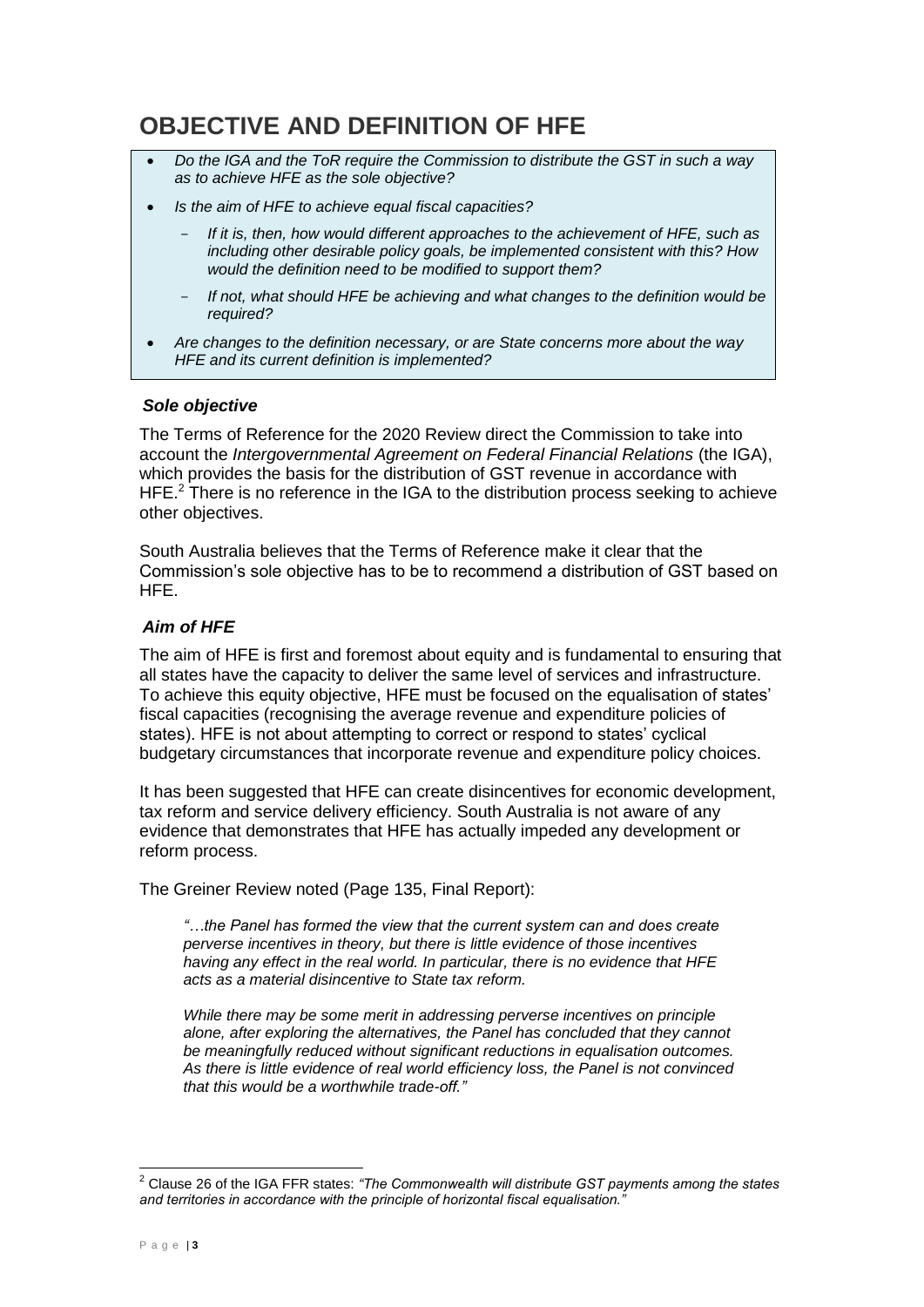While equity is the sole objective of HFE, this does not mean that HFE detracts from or is pursued at the expense of efficiency. The Commission's assessments are designed to ensure that, as far as possible, states are equalised to an internal standard reflecting average state policies. Any policy choices by states that are not entirely consistent with efficiency are driven by other considerations. As such, any measures seeking to enhance efficiency in state service delivery should be sought through other instruments and governance arrangements and not through HFE.

South Australia believes that the operation of HFE should not in any way be constrained or modified in order to achieve other policy objectives.

#### *Definition of HFE*

The definition of HFE, as adopted in the 2010 Review and retained in the 2015 Review, states that:

*"State Governments should receive funding from the pool of goods and services tax revenue such that, after allowing for material factors affecting revenues and expenditures, each would have the fiscal capacity to provide services and the associated infrastructure to the same standard, if each made the same effort to raise revenue from its own sources and operated at the same level of efficiency."*

The current definition supports a "full" model of equalisation rather than a form of "partial" equalisation. Full equalisation should be the objective as it attempts to replicate how a unitary system of government would treat its citizens in the absence of state and territory borders. As such, it is important that the words 'same standard' be retained in the definition, rather than any alternative concept introduced (e.g. 'comparable', as has been proposed in the past).

The words *'after allowing for material factors'* adequately allow the Commission to resist excessive or inappropriately detailed assessments where required.

South Australia is of the view that proposals for a move away from this definition are likely to be motivated by a desire to reduce the extent of equalisation sought, rather than a genuine aspiration to strengthen HFE. Consistent with our position in the 2015 Review, South Australia sees no need to change the definition of HFE.

### **SUPPORTING PRINCIPLES**

- *Should the Commission continue to adopt supporting principles (or guiding considerations) to assist it in developing methods to give effect to the principle of HFE?*
- *Should HFE continue to be the priority, or are there circumstances under which certain supporting principles should take precedence over HFE?*
- *Should the supporting principles have a pre-determined hierarchy, or should the Commission seek to balance the supporting principles case by case in order to best achieve HFE?*
- *Should any of the 2015 Review supporting principles be removed, or any new supporting principles introduced? For any new principles, what is it that the new principle would achieve, not otherwise achieved?*

The Terms of Reference direct the Commission to consider whether the supporting principles it uses to guide its work remain appropriate, including whether different weights should be given to different supporting principles.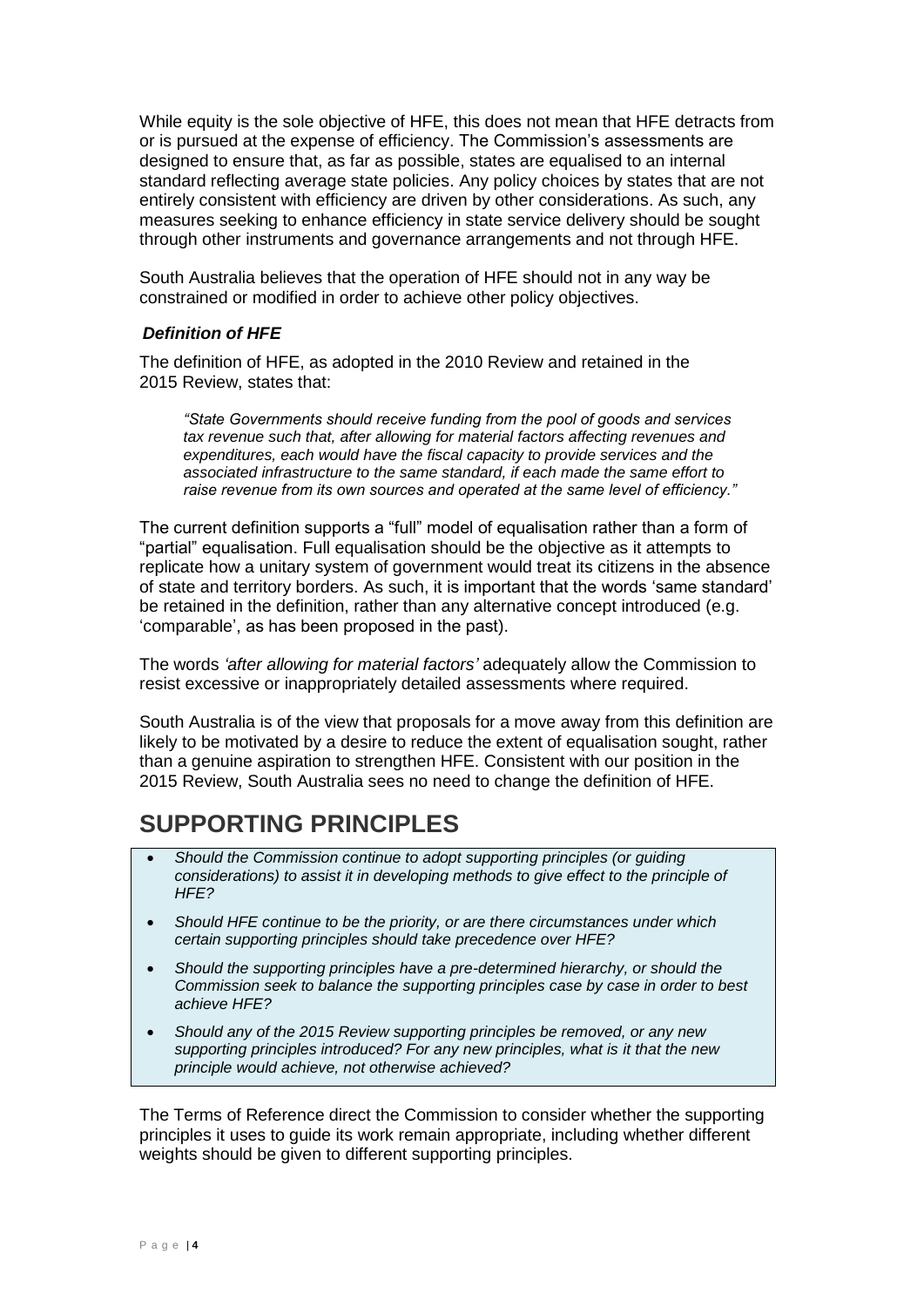In the 2015 Review, the Commission retained the four supporting principles it adopted in the 2010 Review to help the interpretation of equalisation, namely reflecting what states collectively do; policy neutrality; practicality and contemporaneity.

The Discussion Paper presents the possibility of having first and second order principles with different options within that broad framework. Achievement of HFE must always be the primary objective with the principles supporting this objective. South Australia does not believe that some supporting principles are more important than others, as they are all required for equalisation.

The 'what states do' principle is critical in determining the scope of equalisation; the policy neutrality principle aims to ensure that the equalisation process creates no incentives to choose one policy over another; the practicality principle is necessary to ensure that assessments are based on sound reliable and clear data; and the contemporaneity principle seeks to ensure that the relativities produced by the Commission's assessments reflect, as far as practical, states' circumstances in the application year. 3

The introduction of fixed weighting would unnecessarily complicate the Commission's methodology and, practically, it would be difficult to get consensus among the states about the appropriate weightings for each supporting principle. In most instances, the Commission's current methodology achieves an appropriate balance between the supporting principles.

South Australia does not support the introduction of any additional supporting principles as this would not add clarity and would instead increase the potential for principles to conflict in their application. We do not consider that there is anything missing in the current principles.

A discussion of the key issues relating to each of the current supporting principles follows.

### **What states collectively do**

- *Is the use of internal standards a sound approach to the achievement of HFE with no further consideration necessary?*
- *Alternatively, are there any circumstances in which it would be appropriate for the Commission to apply an external standard?*

The use of internal standards ensures that the Commission's assessments reflect what states actually do, which largely removes the need for the Commission to make judgements on what states *could* or *should* do. This approach also ensures that the outcomes of the Commission's assessments are such that each state receives a share of GST revenue that would enable it to provide the average standard of services of the type actually provided by states.

The application of any form of external standard would require significant judgement, increase complexity and undermine the achievement of full HFE. The use of external standards has largely been suggested in the past as part of broader proposals seeking to use the GST distribution mechanism as an incentive to achieve particular efficiency goals or policy objectives. There is no evidence to suggest that HFE in its

j

 $3$  With regards to contemporaneity, South Australia acknowledges that due to data availability challenges, this principle can only be pursued to a certain extent, meaning the Commission's assessments are only contemporaneous within practical limitations.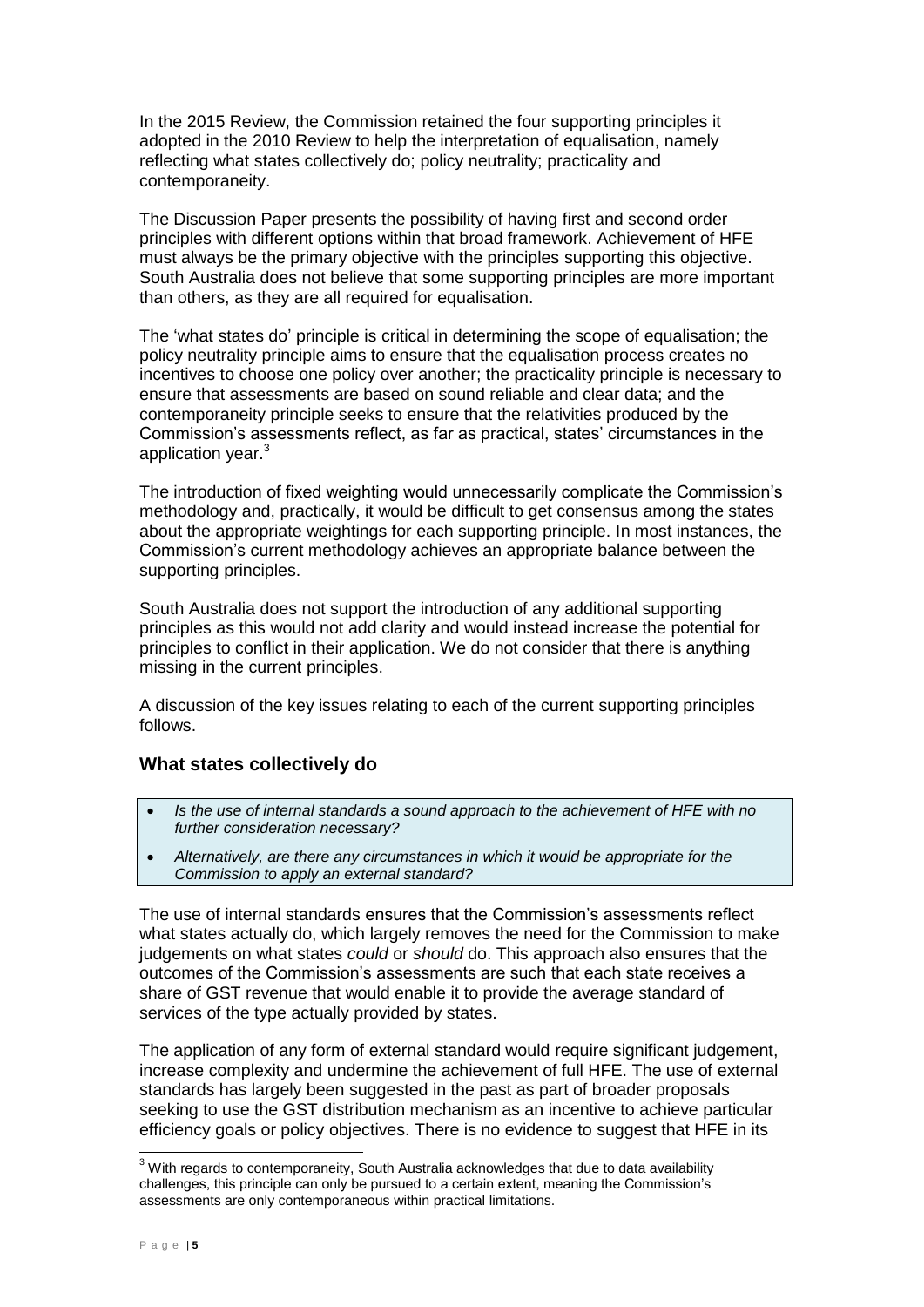current form detracts from efficiency. As previously discussed in this submission, the sole objective of GST distribution should be to achieve HFE. Other policy objectives should be pursued outside the HFE system. .

South Australia does not believe there are any circumstances that warrant the use of external standards.

The use of external standards raises a number of concerns, including impeding states' sovereignty and undermining the untied nature of states' allocations of GST revenues (as prescribed in the IGA). In addition, determining how external standards are derived would be an ongoing area of contention and it would be difficult to achieve agreement on national or state benchmarks that would drive the external standards. As states differ in the scope and quality of services provided, it would be difficult to determine appropriate service delivery baselines without penalising or over-rewarding jurisdictions.

The Discussion Paper also refers to the potential use of broad indicators and, in particular, a global revenue assessment. South Australia is opposed to the use of broad indicators where they do not reflect what states do. This is consistent with the position adopted by the Commission in the 2015 Review and the findings of the Greiner Review.

The use of broader indicators to measure revenue capacity is likely to create winners and losers without achieving any significant simplification, and at the expense of a less equitable and efficient HFE outcome. For example, such proposals could see the assessment of conveyance duty needs based solely on land values (and disregarding transaction volumes) or assessment of payroll tax needs based on household income data. These approaches would likely produce arbitrary and random changes from the current assessment approach.

- *Should the Commission retain the 2015 Review approach — the 'weighted average' approach — to determine average policy or is there a better alternative?*
- *How might the practical problems arising from the weighted average approach be handled to ensure HFE is achieved?*

South Australia is supportive of using the "weighted average" approach adopted in the 2015 Review to determine what states do. This approach is conceptually simpler than the previous approach which required a majority of states and majority of the base for a service or revenue to become average policy. The shortcomings of the pre-2015 Review approach are well documented, including in the Discussion Paper. Further, we agree with the Commission's view in the 2015 Review that:

*"… the new approach should be adopted because the Commission is instructed to achieve HFE and all material influences on state fiscal capacities should be recognised. We recognise there was a low risk of missing material influences under the old definition but consider there is little cost associated with providing this new clarity."*<sup>4</sup>

South Australia acknowledges that the weighted average approach may have issues when one state dominates a tax base or provides a unique service, however, no superior approach is apparent.

<sup>&</sup>lt;sup>4</sup> 2015 Review Final Report, volume 2, p.11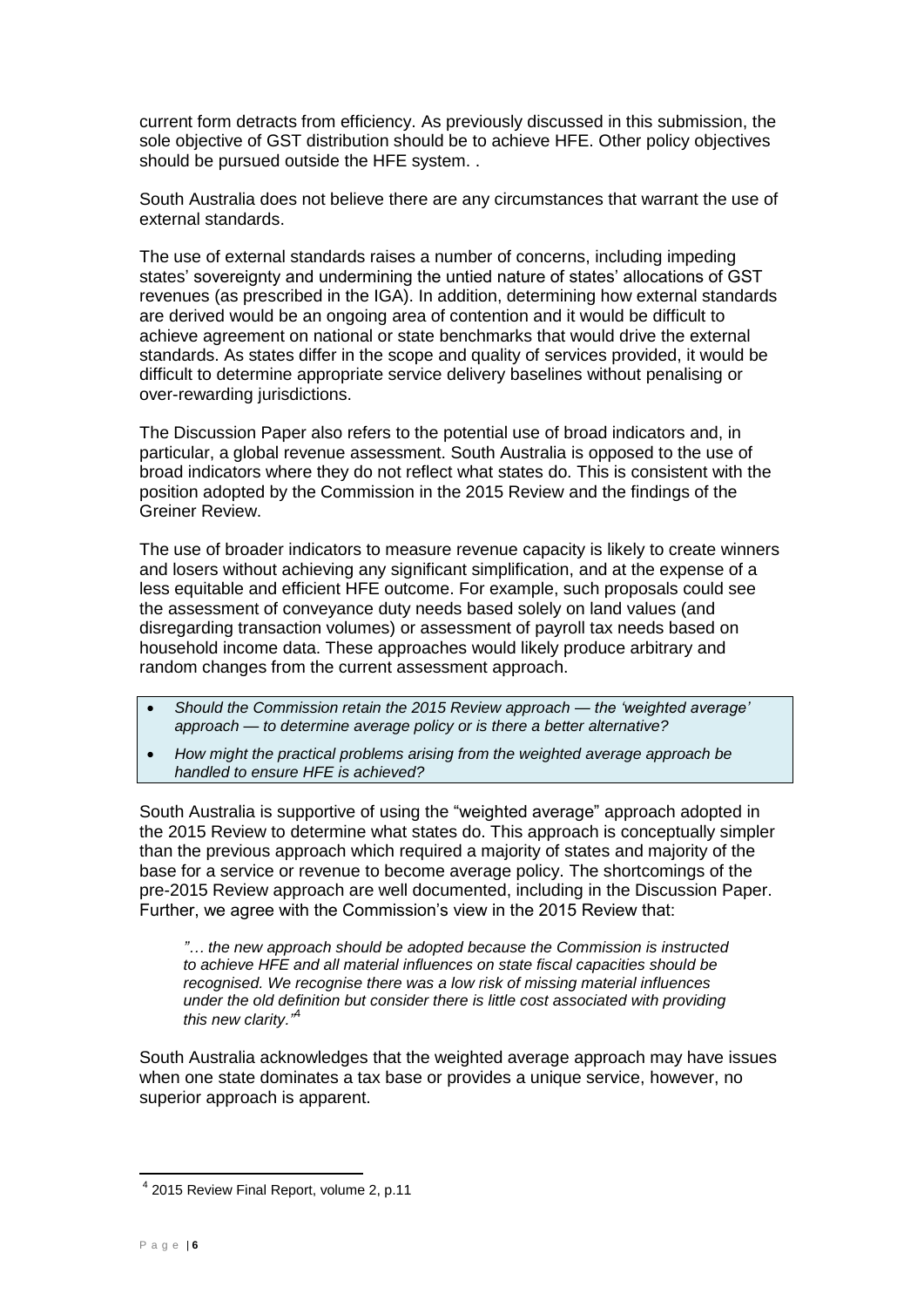- *Should the fiscal outcome of States the Commission equalises continue to be the same average per capita net financial worth? If not, what fiscal outcome should the Commission equalise?*
- *Given current State circumstances, does the existing scope of equalisation (general government, plus urban transport and public housing PNFCs but excluding local government except for the interactions between it and the State sector) remain appropriate? If not, what activities should the Commission equalise?*

South Australia considers continuation of the current method of equalisation to the same average per capita net financial worth is acceptable. However, as indicated in the 2015 Review, South Australia considers that there is merit in the Greiner Review's recommendation of a simplified and integrated assessment framework to improve the simplicity of the Commission's capital assessments. This would have the potential to achieve greater consistency and transparency by way of uniformly functionalised capital assessments across expenditure categories.

South Australia supports retaining the current scope of equalisation including local government. Consideration should be given to an examination of the range of arrangements emerging for the provision of roads including partly toll funded (private and PNFC) and mooted user charges, and potential changes in Commonwealth financing arrangements to ensure the road assessment methodology is durable for the time being.

- *Should assessments reflect what States do on average?*
- *Should changes be made to the general approaches used by the Commission in the past?*

South Australia accepts that due to data limitations there are some assessments where the relationships between what states do and how the Commission assess state needs is not always direct. South Australia supports such instances being considered in review processes with the Commission exercising its judgement to deliver an outcome most closely aligned with the achievement of HFE.

The Discussion Paper refers to groups that the Commission does not include in any differential assessment. South Australia supports the Commission's position not to include cultural and linguistic diversity (CALD) in any assessment. No conclusive evidence has been presented that demonstrates that having a large CALD population either increases or decreases the overall cost of delivering average state services.

In relation to areas where there is a less direct relationship between what states do and the Commission's assessment approach, we note the following:

#### *Wage cost assessment*

South Australia continues to hold the view that private sector wages alone are not a good proxy for movements in public sector wages and that public sector wages are strongly influenced by national, sector-specific labour market pressures. The National Institute of Labour Studies in their 2015 report *Public-private sector wage differentials in Australia: What are the differences by state and how do they impact GST redistribution decisions* (NILS Report) provides support for further review and consideration of the wage cost assessment. We are concerned that the Commission has so far dismissed the findings of this report without clearly outlining the basis for its position.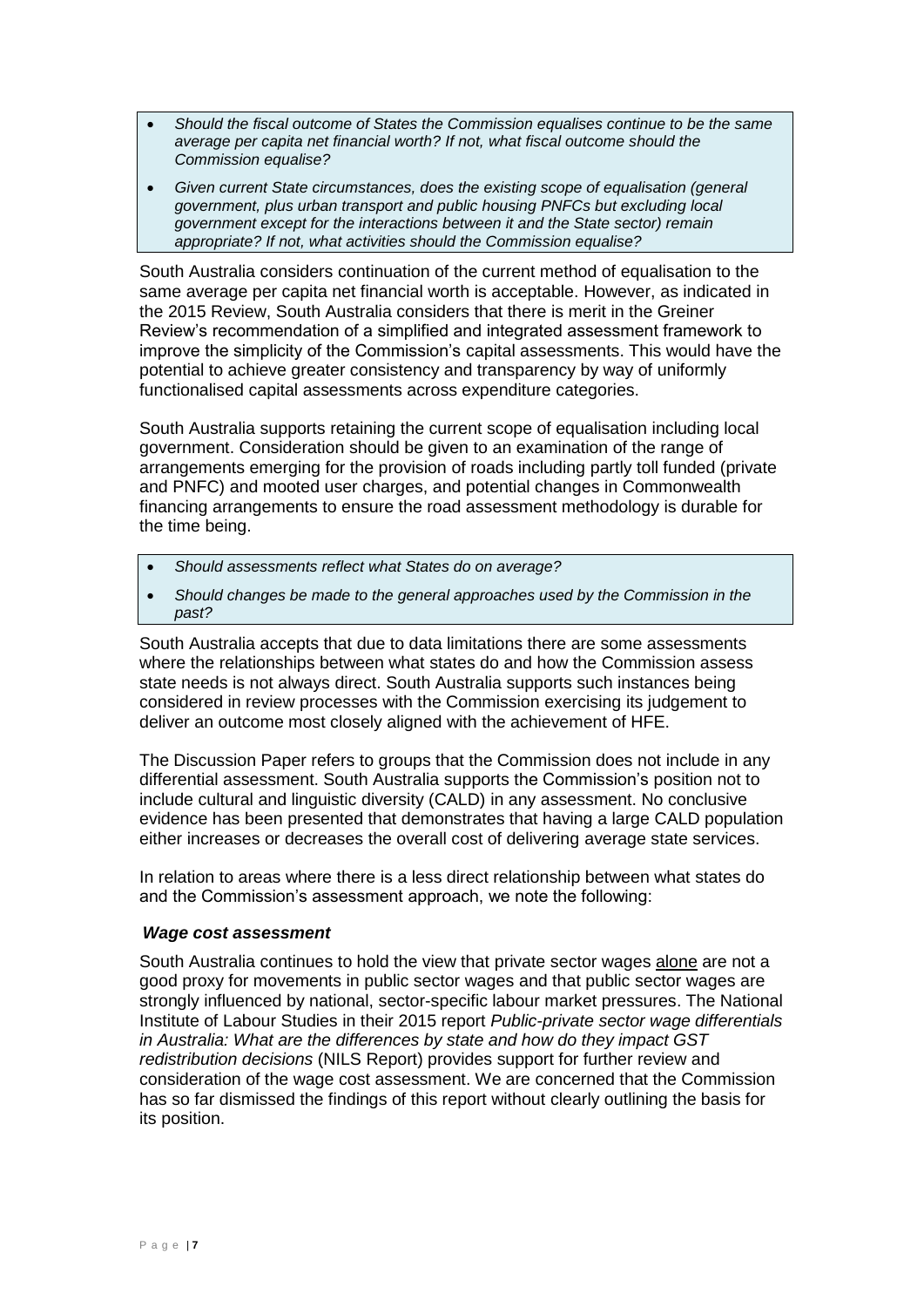### *Population growth as a proxy for capital requirements*

South Australia considers that the Commission's use of relative population growth as a proxy for capital requirements results in only a partial (one-sided) recognition of the effects of population growth on states' infrastructure needs. The current approach assumes that high-growth states are automatically faced with above-average infrastructure costs and ignores the positive effects of high population growth on the generation of net worth per capita. South Australia considers that there are grounds for discounting the population growth needs assessment.

### **Policy neutrality**

 *Do States consider that a rotating State average would improve policy neutrality? If so, how could such an approach be implemented in practice?*

South Australia does not support the equalisation of states based on a rotating average. While, in theory, there may appear to be some policy neutrality gains from assessing each state against a standard that completely excludes its own policies, this needs to be weighed against the significant additional complexity that this approach would create. Essentially, the Commission would need to calculate eight different "standards" for all its assessments.

South Australia considers that introduction of such an approach should be contingent on a clear demonstration this method would enhance HFE, and that any equalisation improvements are substantial enough to justify the significant additional complexity.

 *Does HFE act as a disincentive to tax reform? If so, how does it do so — in reality as opposed to theory — and could such effects be mitigated in practice?*

HFE does not create disincentives to reform state taxes, a conclusion supported in the Greiner Review and noted in the *Australia's Future Tax System* review (the Henry Tax Review).

If a state unilaterally reduces reliance on a revenue base in order to exploit an alternative tax base the CGC assessments will be only slightly affected. Any impacts would be the result of the impacts on standard revenue collections, which are likely to be marginal unless a larger state (or a state which dominates a particular revenue assessment) undertook a very large tax mix switch.

A national tax reform initiative could affect the CGC assessments where it results in a tax being abolished and no longer part of the assessment of what states do, and/or a new revenue base being assessed. State GST shares would be altered by this but the effects would be the mirror of the changes in each state's relative revenue raising capacity resulting from the tax mix switch. Ignoring differences in tax effort (which are a policy choice), such a scenario would leave state shares of combined own source tax revenue and GST grants unchanged.

The final report of the Henry Tax Review confirmed HFE's relative neutrality in relation to tax reform. This review highlighted that HFE ensured that states had no incentives to "resist or favour" tax reform proposals on the basis of differing tax capacities.

*"A change in tax mix adopted by all States will change their relative revenueraising capacities, therefore affecting the distribution of GST revenue. A change in tax mix might be revenue-neutral to the States in an aggregate sense, but an individual State might have one of their relatively stronger bases replaced with a*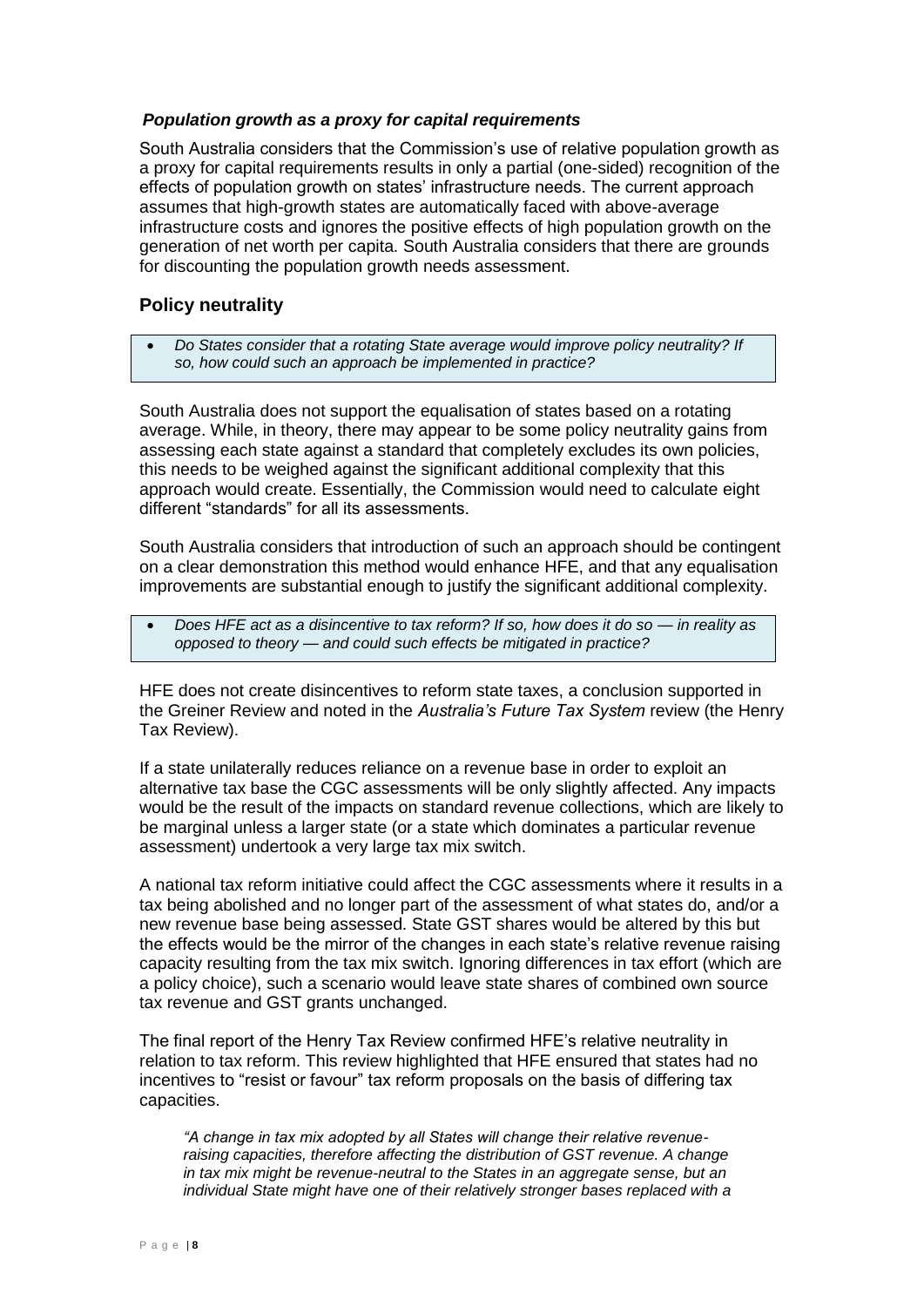*relatively weaker base, such that revenue from their own taxes is lower. However, this loss in revenue could be made up through the HFE process, as the loss of their relatively stronger tax base means that their revenue needs are higher. In theory, if all States apply the same revenue-raising effort, no State*  would have a financial incentive to resist or favour a revenue-neutral reform of *State tax base composition on the basis of the local strength or weakness of particular tax bases.*

*In practice, however, the States will be affected differently because they apply different policies to their existing tax bases and are likely to continue to do so in regard to tax bases they have access to in the future. The redistribution of GST revenue will not take into account the impact of changes to tax bases on a State where it does not apply the average policy. That is, if a State is raising more than the average revenue off a base that is abolished, HFE will not compensate for revenue lost above the average, just as if a State was making a below-average effort that State would not be penalised. This may cause difficulties for some States, particularly if the States do not have the same ability to raise marginal revenue from the new tax base as they did with the old one."*<sup>5</sup>

The above quote highlights the fact that states may still face hurdles in respect of particular tax reform options on account of differences in tax policy (effort) for relevant taxes. This is not, however, a consequence of HFE.

The Henry Tax Review concluded that many state taxes are highly inefficient, including insurance taxes and stamp duties because they are narrowly based transaction taxes, and payroll tax because of the narrowing of the tax base due to the small business tax exemption.

The existence of these taxes in their current form reflects a range of factors, notwithstanding the fact that numerous reviews by economists and other taxation experts have routinely concluded that they have negative efficiency consequences. These factors include:

- community acceptance for example the relative acceptability of incurring an irregular, albeit large, tax liability when purchasing a property - given that this occurs at a time of liquidity as compared with a regular annual tax impost imposed on the site value of the family home;
- perceived equity motivations (for example, as between small and large businesses);
- revenue issues (for example, the relative stability associated with a sales based royalty regime as compared with the more volatile and unpredictable revenue streams associated with a mineral rent tax); and
- the difficult transitional issues associated with large scale reform, including compensating those who suffer adverse impacts.

As part of its 2015-16 Budget, South Australia announced a major business tax reform package designed to make the state the best place to do business and to encourage investment and job creation. The package, when fully implemented, will see the abolition of stamp duty on non-quoted marketable securities, non-real property transfers, non-residential real property transfers and transfers of units in unit trusts. The package also expanded the stamp duty concession for mining exploration tenements to include retention tenements – a pro-mineral development initiative. This tax reform package will see the abolition of taxes that are commonly acknowledged as being the most inefficient. South Australia will be the first state to abolish duty on

 5 Australia's future tax system, Report to the Treasurer, December 2009, Part Two Volume 2, page 685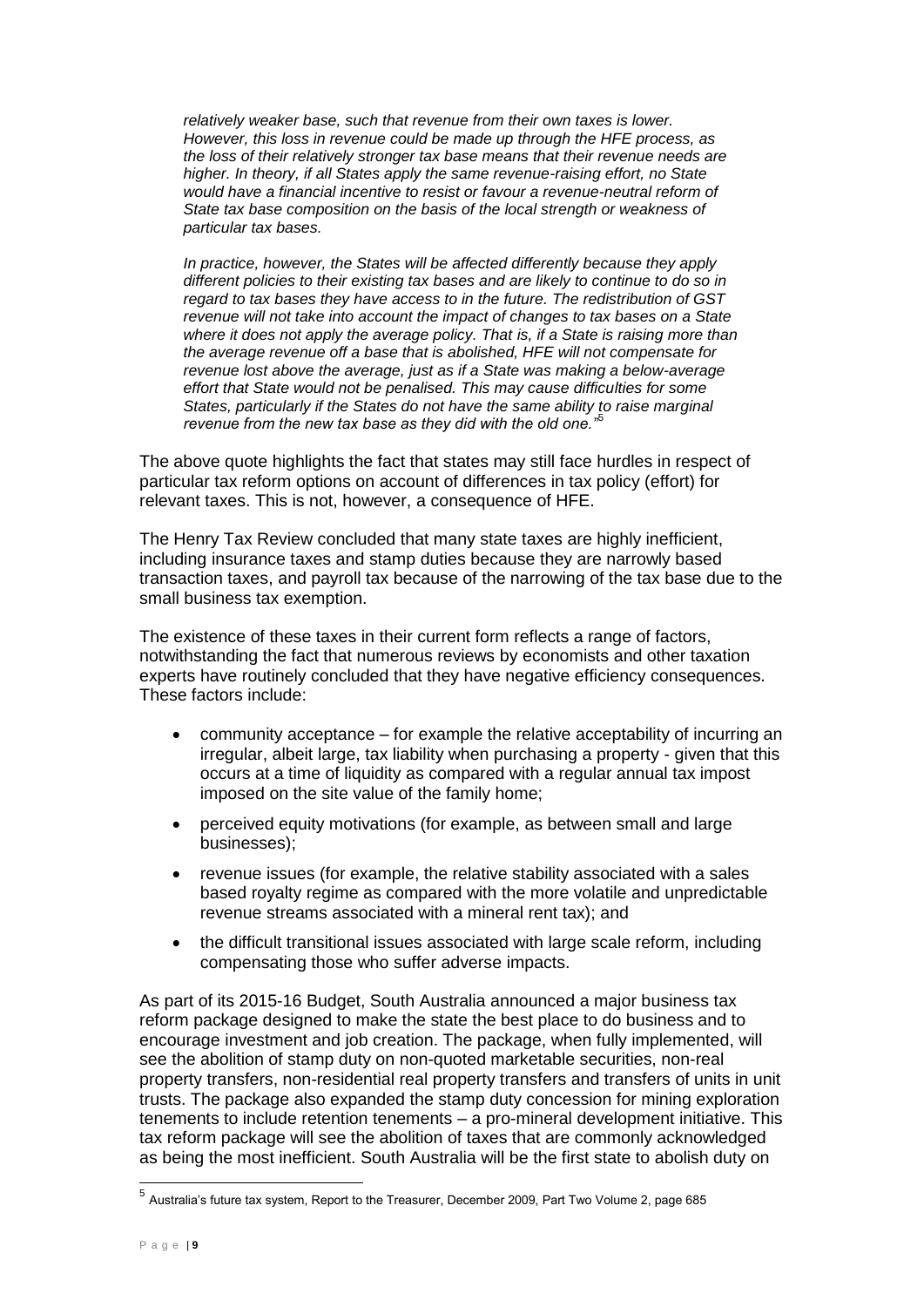the transfer on non-residential property. HFE was absolutely not a factor in developing this reform package.

In its 2012-13 Budget, the ACT Government announced a major tax reform package that when fully implemented will see the abolition of stamp duties on general insurance and life insurance, abolition of conveyance duty and abolition of commercial land tax. Revenue will be replaced through the ACT's general rates system. This reform followed an ACT tax review and the Henry Tax Review. Current HFE arrangements did not obstruct this reform process.

### **Practicality**

 *A further aspect of practicality is the transparent use of data. In the 2015 Review the Commission made use of data that were in some cases confidential. Should assessments be made using confidential data?*

South Australia supports the Commission using the most reliable, fit-for-purpose data in its assessments. While it is desirable that the Commission's methods and the data used should be completely transparent, this is not always possible due to the confidential nature of some of the data required to develop robust assessments. South Australia considers that the Commission should continue to use confidential data where this will facilitate equalisation.

 *Are the three levels of discounting appropriate? If not how could discounts be changed?*

South Australia is comfortable with the current levels of discounting and generally supports the Commission using its discretion to determine the levels of the discounts applied in specific cases. However, South Australia urges the Commission to revisit the discounts applied in the Land Tax and Wage Costs assessments.

### *Land Tax*

In the 2015 Review, the Commission applied a 25 per cent discount to the income producing component of the Land Tax assessment, reflecting its concerns about the reliability and comparability of state data on land values. A key concern related to the reliability of Queensland's data on the distribution of its taxable land holdings by value.

In the 2017 Update, Queensland provided new data based on a revised distribution of land values, which Commission staff considered to be more representative of Queensland's property market and derived through an approach that is more consistent with that used by other states to estimate their value distributions.<sup>6</sup>

Given that the Commission now has more reliable data on which to base the Land Tax assessment, South Australia considers that a 25 per cent discount is no longer warranted. The Commission should review the discount in light of the improved data with a view to removing or reducing the discount.

### *Wage Costs*

As indicated earlier in this submission, South Australia continues to have concerns about the lack of a compelling conceptual case to support the current Wage Costs

j <sup>6</sup> Commission Staff Discussion Paper CGC 2017-01-S, *An additional new issue for the 2017 Update – Land tax assessment*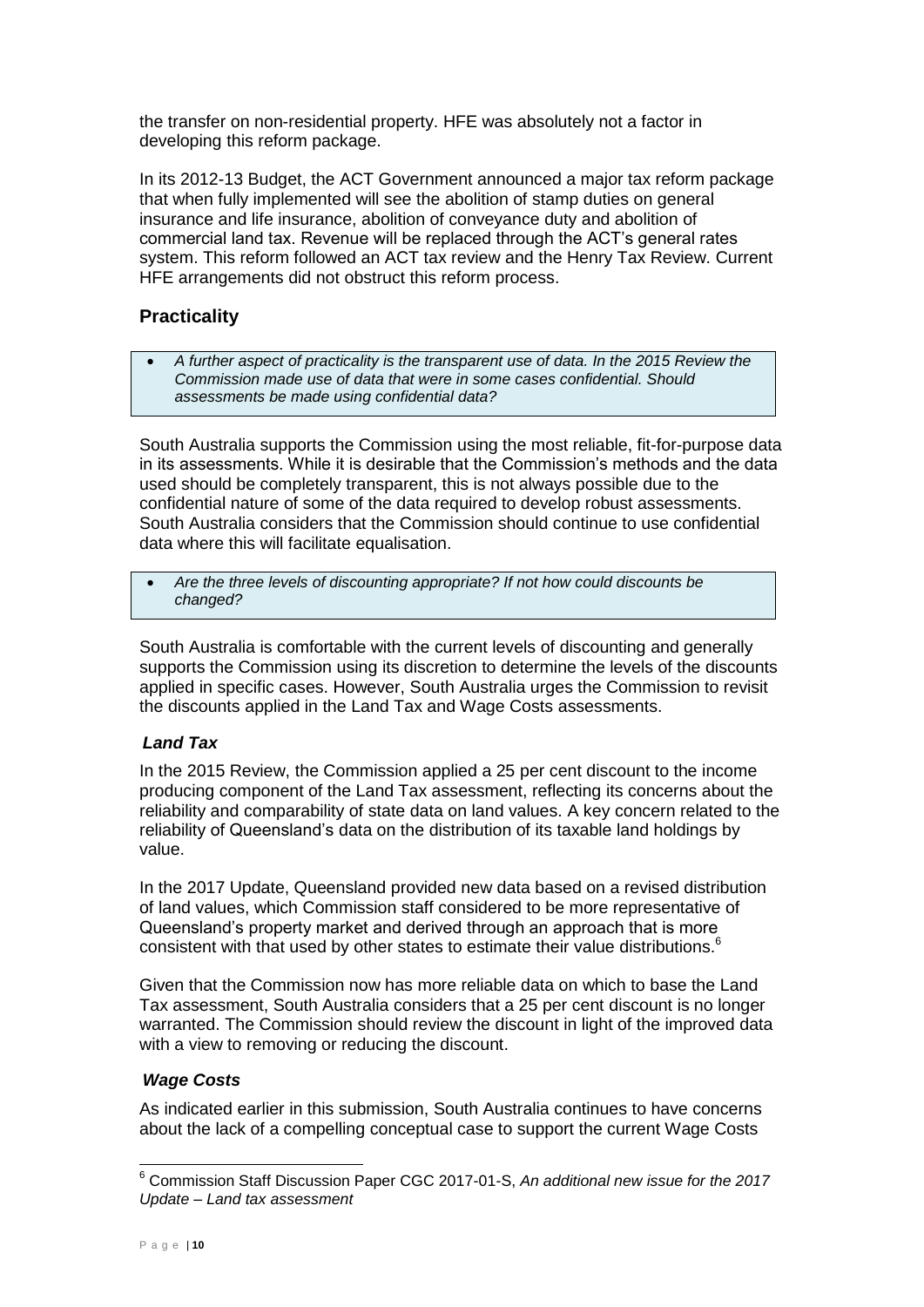assessment and considers that there is sufficient evidence for the Commission to increase the current 12.5% discount applied to this assessment.

 *Should the materiality thresholds remain at the 2015 Review levels or should they be increased? If increased, to what levels?*

South Australia has no concerns about the current materiality thresholds, however, we support the Commission using its discretion to determine whether there is a compelling case to increase them. We trust that, consistent with usual practice, states will be given an opportunity to review any proposed changes.

- *Is the Commission's current approach to quality control an acceptable way to ensure 'robust quality assurance processes'?*
- *Are there any new risks that the Commission should take into account from a State perspective?*

South Australia has no concerns with the Commission's 2015 Review Quality Assurance (QA) Strategic Plan and is comfortable with the plan being carried over into the 2020 Review.

#### **Contemporaneity**

- *Should the Commission maintain the aim of achieving a GST distribution relevant to the application year, or should the aim be varied to achieve equalisation over time using historical assessments?*
- *Does the current three year lagged average approach present undue difficulties to managing your State's cyclical cash flows?*
	- If so, which of the approaches discussed would result in an improvement to *cyclical cash flow management and why, noting the concerns about using reliable and consistent data, the unreliability of forward estimates and the risk of policy contamination through the different budgeting practices of the States (with the consequent likelihood of increasing complexity through a completions type process)?*
	- *If none of the proposed approaches appeals, what approach would your State propose and why?*
- *Under any contemporaneous approach, should backcasting in its current limited form continue? If so, can/should backcasting be expanded to cover a wider range of Commonwealth payments or other volatile revenues?*

South Australia supports the Commission's current approach to contemporaneity and continues to believe that three year averaging is a practical, reliable and stable assessment approach. However, it is recognised that this approach will not produce a fully contemporaneous outcome in the application year, particularly if there is a sudden large change in states' fiscal capacities.

In the 2015 Review, the Commission was asked to consider the treatment of large and volatile revenue sources, provide advice on a possible approach that would mitigate the negative effects of revenue volatility and ensure that states' shares of GST for a year are appropriate for their fiscal circumstances in that year. This was effectively a review of the contemporaneity supporting principle.

A number of options for improving the contemporaneity of the Commission's assessments were suggested in the 2015 Review, including changing the averaging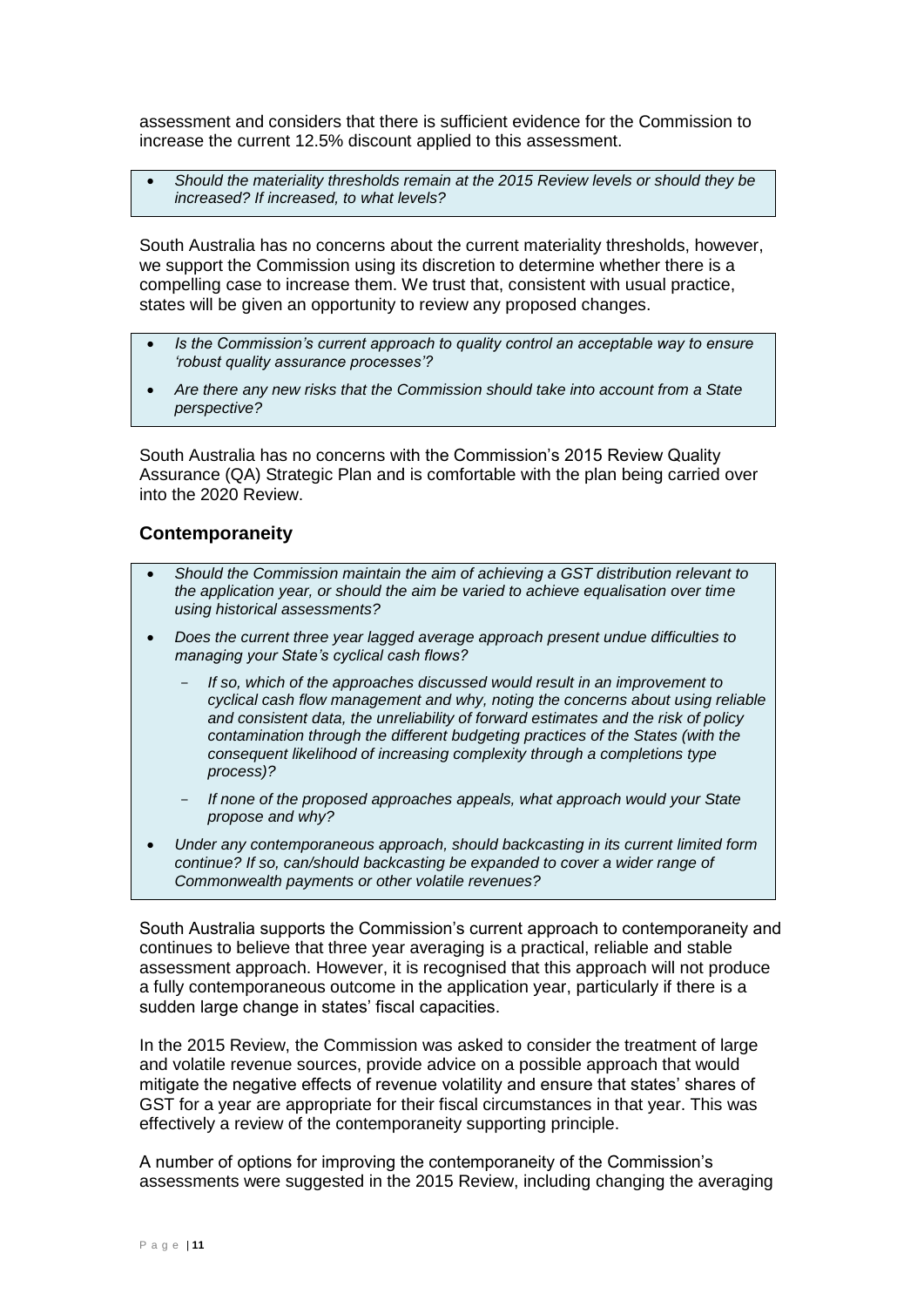period, applying weightings to the assessment years to give greater weight to the more recent years, basing the assessments on forecasts of state circumstances in the application year, removing iron ore royalties from the mining revenue assessment, and adjusting state GST entitlements to provide additional support to states affected by large and volatile revenues, with this additional funding repaid in subsequent years.

HFE is first and foremost about the equalisation of states' fiscal capacities (recognising the average revenue and expenditure policies of states). HFE is not about attempting to correct or respond to states' cyclical budgetary circumstances that incorporate revenue and expenditure policy choices.

Notwithstanding the main objective of HFE, the Commission's assessment method is well established and understood by state Treasury officials and the estimated GST impacts of changes in states' circumstances are incorporated into states' GST revenue forecasts.

Concerns have been raised about the predictability of relativity changes from one year to the next but the current three year averaging approach does moderate sudden changes in states' circumstances.

Changes in GST relativities are usually the mirror of changes in state circumstances, albeit with a lag. South Australia accepts that, as with any other budget item, no state can predict its future GST revenue with absolute accuracy. However, states are able to anticipate the trajectory of their GST shares into the future by taking into account observed and expected changes in revenue and expenditure patterns.

A range of factors influence the movements in relativities in annual updates, in particular:

- revenue updates reflecting differential emerging growth in revenue raising capacity between jurisdictions, particularly in relation to royalties and conveyance duty;
- emerging state shares of impacting Commonwealth grants; and
- data updates (for example the Characteristics of Employment data underpinning the wage costs assessment).

The first two sources of change in relativities should be able to be anticipated by state Treasuries because they are observable from published documents including Budget documents released prior to the Commission's annual update reports. The impact of data updates and other assessment factors may be less readily anticipated by state Treasuries, however, we note that the Commission does endeavour to notify the states of emerging developments.

States, including those that rely on large and volatile revenues, generally take these considerations into account when forecasting relativities as part of the budget development process. For example, in its 2013-14 State Budget, Western Australia predicted the impact of its significantly above-average capacity to raise mining revenue on its future GST grants:

*Overall, GST grants are forecast to decline from \$2.9 billion in 2012-13 to just \$500 million in 2016-17, mainly due to the significant increase in Western Australia's mining royalties in recent years and the full 'equalisation' of these royalties over time by the CGC (i.e. with lags). Western Australia's projections of its GST share over the forward estimates*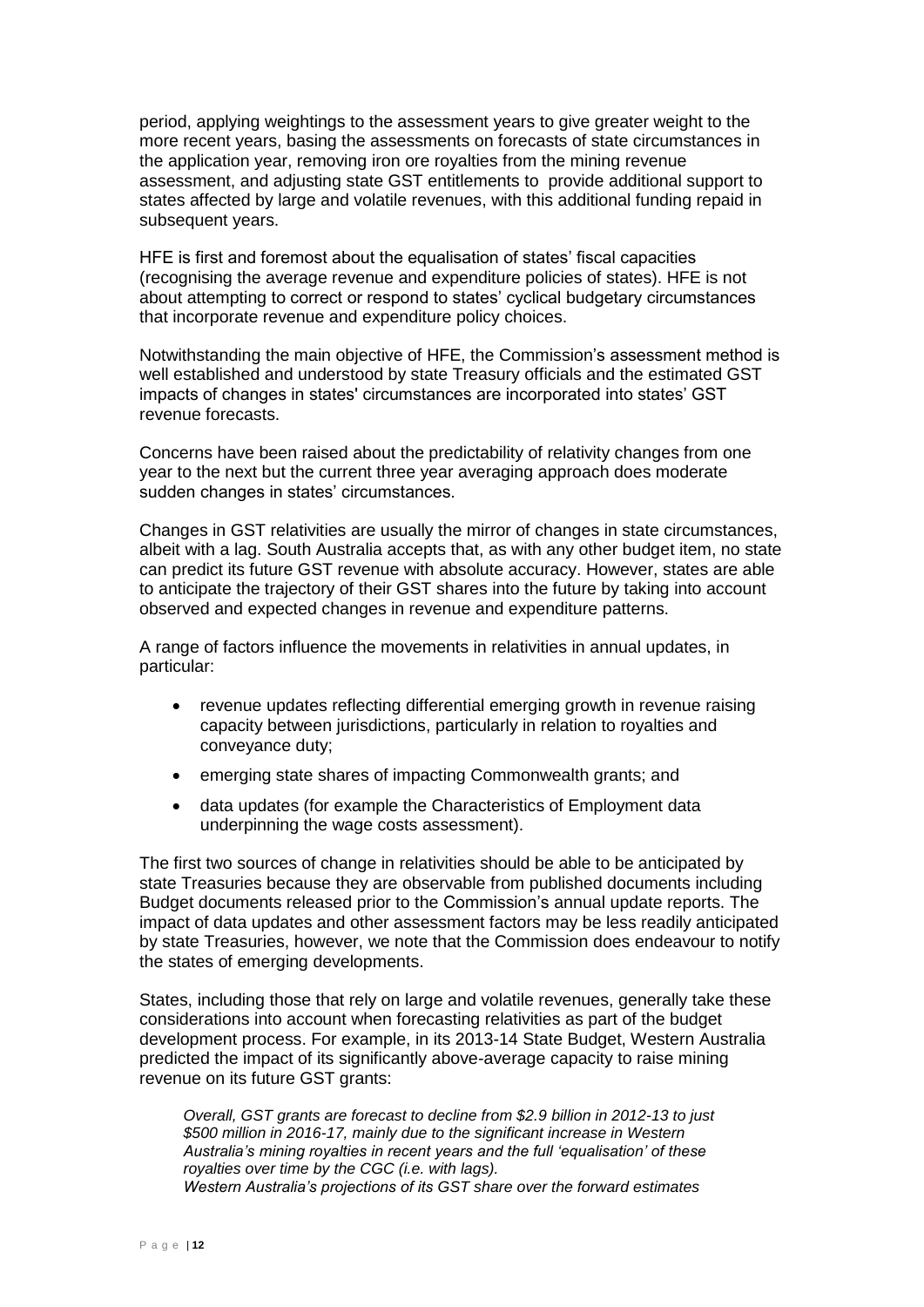*period differ significantly from those published by the Commonwealth, due to our more detailed forecasting methodology and associated differences in assumptions made.* 7

While Western Australia's GST forecasts appear, in hindsight, to be rather conservative (for example, Western Australia's GST share in 2016-17 will likely be around \$2 billion rather than \$500 million), that state clearly anticipated the trajectory of its GST relativities over time, as shown in Figure 1.



**Figure 1: Western Australia's forecast and actual GST relativities over time**

Source: Western Australian State Budgets 2009-10 to 2015-16, Commonwealth Final Budget Outcomes 2009-10 to 2015-16, Commonwealth 2017-18 Budget

Similarly, with the recent decline in its revenue raising capacity, Western Australia has started to factor in an increase in its relativity going forward. The change in Western Australia's fiscal capacity will affect all states and the majority of states appear to have factored this into their latest Budget forecasts.

The three-year averaging approach assists, and does not hinder, the development of realistic GST estimates over a budget cycle as it stabilises GST shares from one year to the next, even in times of revenue or expenditure volatility. This is because a significant change in revenues or expenses in a particular year would only affect the relativities incrementally over a number of years rather than in a single "big hit" in a particular year.

In recent years a big source of forecasting error in GST revenue has been changes in the size of the total GST pool for distribution, rather than changes in relativities. For example between the 2016-17 Commonwealth Budget and 2017-18 Commonwealth Budget, Commonwealth estimates for the total GST pool were revised down by around \$7.5 billion over the four years to 2019-20.

It is widely acknowledged that the lag in the Commission's assessments means that the relativities used to distribute GST revenue in a particular year may not

<sup>7</sup> Western Australian 2013-14 State Budget, Paper No.3, p.96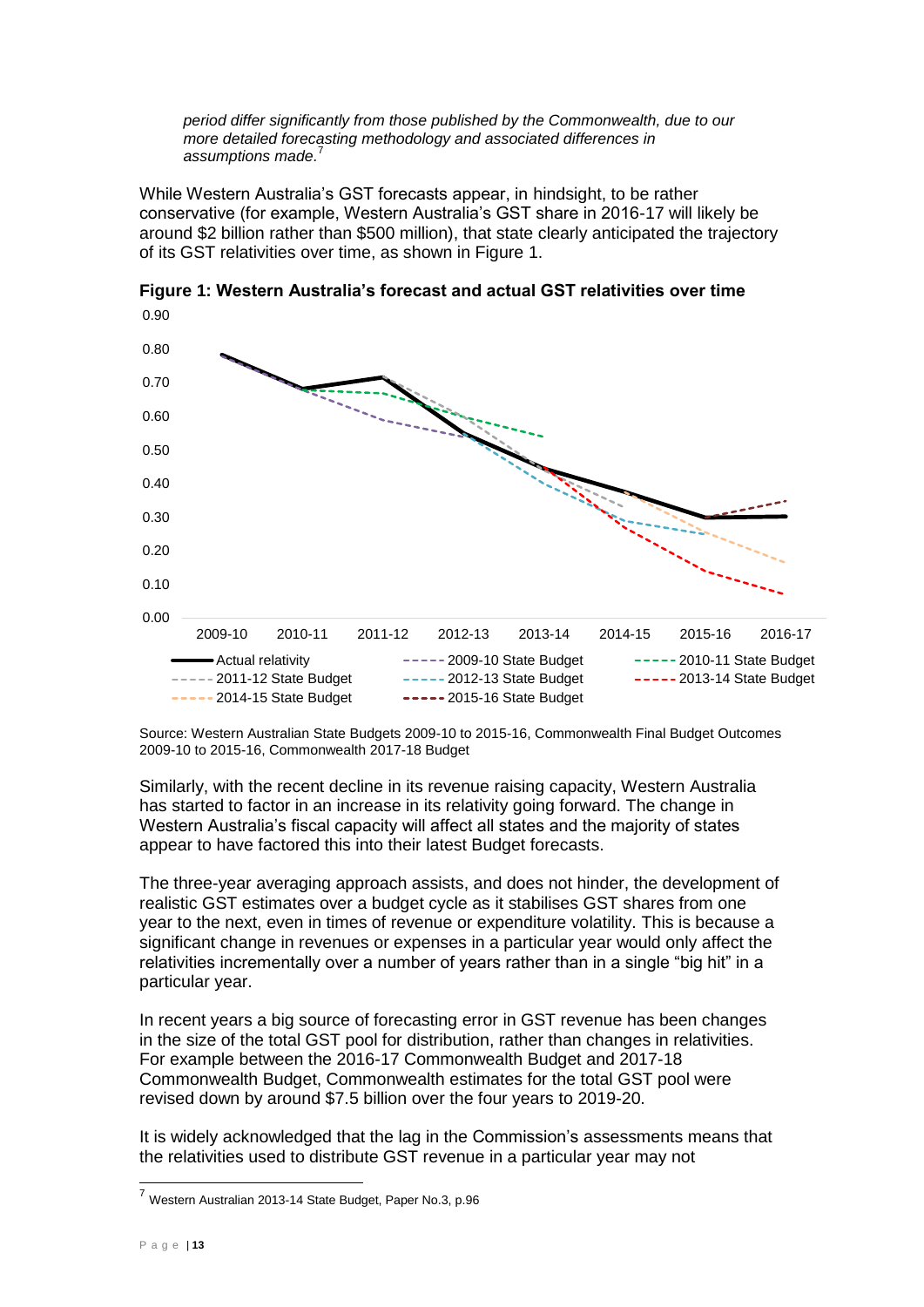necessarily reflect state circumstances in that year. However, from a budget development perspective, the stability of GST revenue from one year to the next could be viewed as more pertinent than the extent to which the GST relativities accurately reflect fiscal capacities in a given year. This is especially important when a large and unexpected change in revenue or expenses in one state has the potential to significantly affect other states' GST revenues, as the Commission noted in the 2015 Review:

*The three year lagged approach also assists States with budget management, in that any State's GST revenue is not immediately subject to volatile outcomes in other States. For example, while the equalisation system will see Queensland compensated by the other States for expenses incurred in addressing natural disasters, States do not bear this cost unexpectedly in the year in which the disasters occur. States can plan to absorb those costs through reductions in GST revenue as the relevant year moves through the equalisation system. States are well aware of this longstanding aspect of the HFE system and manage their budgets accordingly. 8*

### *Clarification of the contemporaneity supporting principle*

The discussion above leads to the question of whether the current supporting principle should be altered to reflect the fact that the use of lagged data is a reality (and the most reliable approach) and that as a result, gaps between GST payments and GST requirements in a particular year will always exist.

The current contemporaneity principle aims to:

*Deliver relativities that, as far as possible, are appropriate to the application year*.

Of course, it is not possible to produce relativities that are perfectly contemporaneous ahead of the actual application year. The contemporaneity supporting principle could move the focus away from the unachievable "appropriate to the application year" to:

*Deliver annual relativities for an application based on the most recent actual data.* 

This definition recognises the limitation on achieving full contemporaneity but still maintains a requirement on the Commission to base its assessments on the most accurate and up-to-date actual data.

### **ALTERNATIVE APPROACHES TO APPLYING THE CONTEMPORANEITY PRINCIPLE**

Commission Staff Research Paper CGC 2017-05-S discusses the following options for improving contemporaneity:

- A one-year model, where assessments are based on only the most recently completed financial year;
- Adopting a later reporting date, which would allow the Commission to incorporate more up-to-date data for the final assessment year;
- Use of projections or forecasts of fiscal capacities in the application year;

 8 Commonwealth Grants Commission, 2015, *Response to Commonwealth Treasurer – GST shares in the presence of large and volatile state revenues*, pp.4-5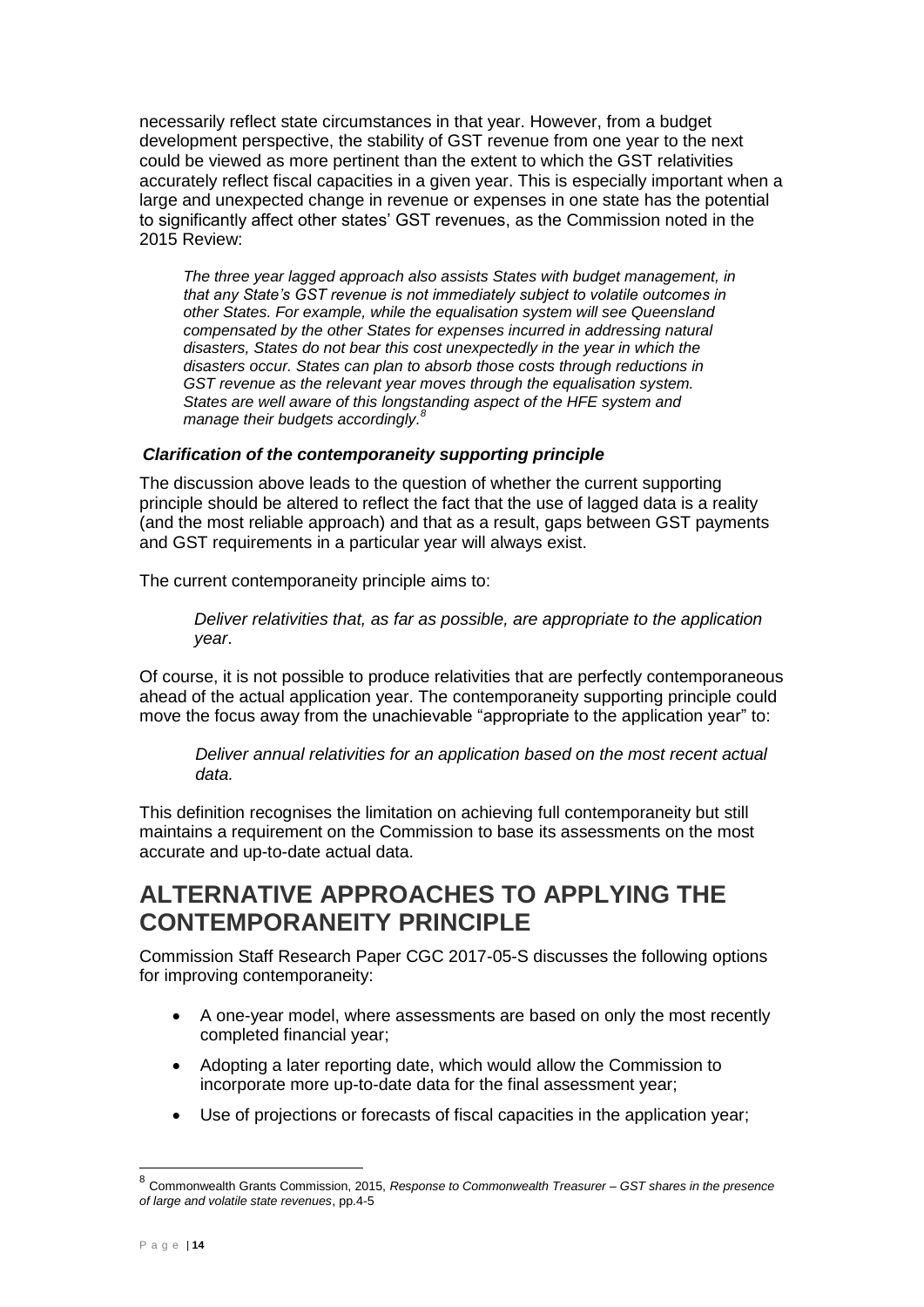- Applying a different treatment to volatile revenues (for example, treatment by absorption); and
- An advance and completion (or completion only) method to correct for differences between GST payments and GST requirements.

South Australia appreciates the work Commission Staff have undertaken in investigating each of these methods and quantifying the potential contemporaneity gains (and losses) for each state under each method. This work is especially valuable as it clearly demonstrates the difficulties of attempting to genuinely improve contemporaneity (as opposed to proposals put forward by some states with the aim of improving their own GST outcomes).

South Australia notes that none of the options investigated by Commission Staff eliminated the gap between GST payments and GST requirements. In fact, no method would even reduce the gap for all states – each alternative produced winners and losers.

As indicated earlier, South Australia acknowledges that the Commission's assessments do not always produce contemporaneous relativities. However, we are of the view that the current approach should only be changed where it can be demonstrated that a particular alternative would be more reliable and robust. In principle, we are open to the consideration of alternative methods, however, we note that none of the options considered so far are demonstrably better than the current method.

# **TREATMENT OF OTHER COMMONWEALTH PAYMENTS TO STATES**

*Are changes needed to the way other Commonwealth payments will be treated?*

South Australia supports the Commission's current approach to assessing Commonwealth payments to the states. The Commission should retain its discretion in determining the treatment of each payment in a manner that most closely achieves HFE.

Given the heterogeneity of Commonwealth payments and the wide range of service delivery areas that they cover, it is unlikely that treating all these payments in the same way (i.e. all or none impacting on relativities) would be consistent with HFE. Notwithstanding this, if a uniform treatment were to be applied for simplicity, it would make more sense from an equalisation perspective for all payments to be treated as impacting, rather than not. However, South Australia maintains that simplicity should not be pursued at the expense of equalisation.

# **ASSESSMENT GUIDELINES**

#### *Are changes needed to the assessment guidelines?*

South Australia is broadly comfortable with the assessment guidelines adopted by the Commission in the 2015 Review. Our concerns with the Commission's approach to assessing interstate wage costs and the discounts applied in the Land Tax and Wage Costs assessments have been detailed earlier in this submission.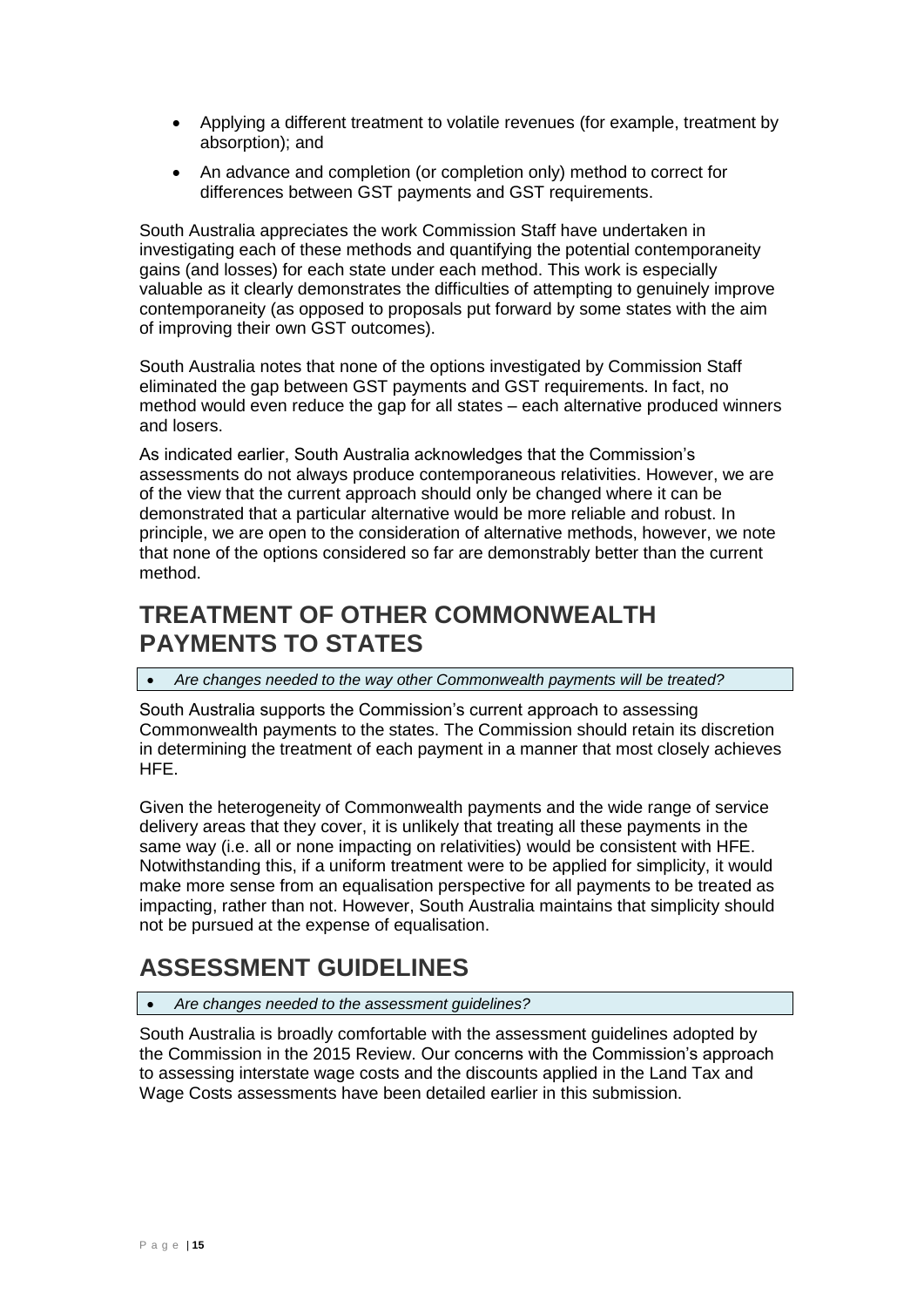## **ACHIEVING HFE – OTHER APPROACHES TO DISTRIBUTING THE GST**

Staff Research Paper CGC 2017-03-S considers and analyses the following alternative approaches to distributing GST revenue:

- An equal per capita (EPC) distribution
- A partial EPC distribution
- An actual per capita (APC) distribution.

The Greiner Review considered a number of different equalisation approaches and classified them into two broad categories – proposals that do "less" equalisation and proposals that perform equalisation in a less precise or more general way. This classification approach correctly highlights that all alternatives to the current arrangements result in outcomes that will compromise the achievement of full equalisation.

South Australia does not support any of the above approaches, on the basis that they would not be consistent with the HFE objective agreed to by the Commonwealth and all states in the IGA. All these methods would leave some states without the fiscal capacity to provide their citizens with the average standard of services. South Australia firmly supports the continuation of the current form of HFE.

### *Relativity floor*

A further alternative distribution mechanism that has been proposed recently is the introduction of a relativity floor, to ensure that no state's relativity may fall below a set level. Similar to the alternative methods highlighted above, a relativity floor would be inconsistent with HFE and would compromise the capacity of all other states to provide the average standard of services to their residents. Again, the flaws of this proposal are well documented, not least among them the arbitrary nature of picking a "floor" with no conceptual basis.

It is well known that these alternatives to HFE have arisen in response to recent changes in Western Australia's GST relativity, following the significant increase in its fiscal capacity during the mining boom. While there may be a case for investigating robust ways of improving the contemporaneity of the GST relativities, there certainly is no case for dispensing with HFE altogether. Further, as has been noted by the Commission and a number of states, it is important to note that while the lag in the Commission's assessments has meant that Western Australia's relativities did not immediately reflect the decline in its fiscal capacity in recent years, Western Australia benefitted from the lag at the beginning of the mining boom. For that state to now push for fundamental changes to the system because it no longer benefits from the lag is disingenuous.

# **STATE MINING POLICIES**

Staff Research Paper CGC 2017-04-S discusses key issues relating to the Mining Revenue assessment, particularly the challenges of attempting to balance policy neutrality and reflecting what states do, as well as changes in state mining policies since the 2015 Review. The Staff Research Paper also notes that the Commission may revisit the following issues in constructing average policy on which to base its assessments: